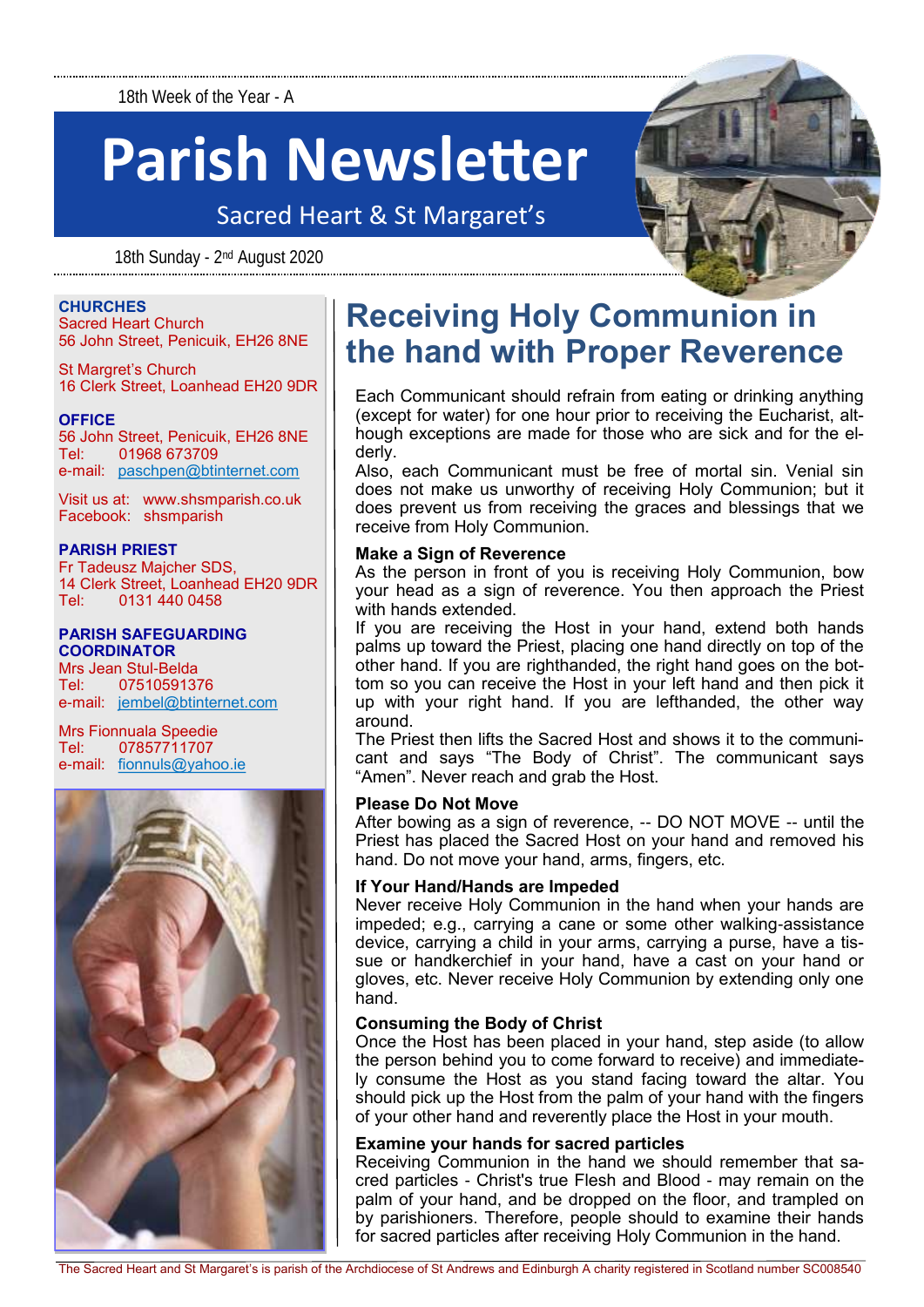| <b>MASSES &amp; SERVICES</b>                |                                                                               |                                                     |
|---------------------------------------------|-------------------------------------------------------------------------------|-----------------------------------------------------|
| <b>DAY</b>                                  | <b>MASS TIME</b>                                                              | <b>MASS INTENTION</b>                               |
| Saturday 1 <sup>st</sup>                    | 6:00pm Vigil Mass [SH]   + Gillian Murray                                     |                                                     |
| Sunday 2 <sup>nd</sup><br>18th Sunday in OT | 9:30am Holy Mass [SM] Pro Populo<br>11:00am Holy Mass [SH] + Joseph Gilhooley |                                                     |
| Tuesday 4 <sup>th</sup>                     | 9:30am Holy Mass [SM] Available                                               |                                                     |
| Wednesday 5 <sup>th</sup>                   | 9:30am Holy Mass [SH]   + Joseph Graham                                       |                                                     |
| Thursday 6 <sup>th</sup>                    | 9:30am Holy Mass [SM] Available                                               |                                                     |
| Friday $7th$                                |                                                                               | 9:30am Holy Mass [SH] + Tom and Elien McEvoy        |
| Saturday 8 <sup>th</sup>                    |                                                                               | 6:00pm Vigil Mass [SH]   + Michael and Delia McEvoy |
| Sunday 9th<br>19th Sunday in OT             | 9:30am Holy Mass [SM] Available<br>11:00am Holy Mass [SH] Available           |                                                     |

#### **Pope appoints new Bishop Fr Karol Kulczycki SDS - Salvatorian**

Pope Francis has accepted the resignation of Bishop Gregory O'Kelly, SJ and has appointed Father Karol Kulczycki SDS from Poland as bishop of the Diocese of Port Pirie in Australia.

#### **By Vatican News**

On Saturday, Pope Francis's appointment of Father Karol Kulczycki, SDS, as the new bishop of the Diocese of Port Pirie was announced.

The Bishop-elect was born in Góra, Poland in 1966. He entered the Society of the Divine Saviour (also known as the Salvatorians) in 1987 and professed solemn vows in 1992.

In 1994, he was ordained a priest in Poland and began to serve there in his Congregation's vocational office.

He transferred to Australia in 1997 and carried out the roles of chaplain, parochial vicar and pastor. Bishop-elect Kulczycki served as Provincial Superior for the Salvatorians in Australia from 2010-2018. In 2018 he was called back to Kraków, Poland where he has been serving as Vice Provincial.

#### **Diaconate Ordinations**

Congratulations to Bobby Taylor and Martin Eckersley, the Borders pair who today became deacons! Please keep them both in your prayers

#### **Justice & Peace Mass**

The annual Justice and Peace Mass takes place on the Day of Creation, 01 September, at St Columba's in Edinburgh.

There will be only 50 spaces available.

The Mass and further details will be promoted on our website and social media shortly.

### **PARISH DATABASE**

**In order for us to function well as a Parish it is important that we have up to date contact details for all our parishioners. Please take a few minutes to complete the registration form:** 

[https://shsmparish.co.uk/lib/o3s7oq/Parish-Census](https://shsmparish.co.uk/lib/o3s7oq/Parish-Census-form-kcueopqq.pdf) [-form-kcueopqq.pdf](https://shsmparish.co.uk/lib/o3s7oq/Parish-Census-form-kcueopqq.pdf)

Alternatively, please fill out the Registration Form to register. Hard copies of registration forms are available in both churches, Sacred Heart in Penicuik and St Margaret's in Loanhead. Thank you.

### **Online Mass booking**

Due to government restrictions the Sacred Heart and St Margaret's have limited Mass capacity (SH 30 and SM 26) so booking a place is mandatory for Saturday Vigil Mass and Sunday Mass. Mass during the week does not require booking.

Reservations may be made either online (on the parish website and FB), or by phone. We use the EVENT-BRITE program to register online. You may also install the Eventbrite application on your smartphone.

Those who have made a reservation and for some reason are unable to attend the Mass are asked to cancel their reservation.People who cannot register online or through an application

**To book online** lick the appropriate link below:

- "**[Sunday Mass at Sacred Heart](https://www.eventbrite.co.uk/e/sunday-mass-at-sacred-heart-registration-112295725538https:/www.eventbrite.co.uk/e/sunday-mass-at-sacred-heart-registration-112295725538)**" or
- "**[Sunday Mass at St Margaret's](https://www.eventbrite.com/e/sunday-mass-at-st-margarets-registration-112812298622?fbclid=IwAR2uYIkt2-ksDmIJ8hPxd2QZQpEsEEHD4nZy05S1_BBfnzAZUfSsP3rSB6w)**"

#### **Holy Mass from St Margaret's Now livestreamed**

**SUNDAY - 9:30am Tuesday - 9:30am Thursday - 9:30am**

The Sacred Heart and St Margaret's is parish of the Archdiocese of St Andrews and Edinburgh A charity registered in Scotland number SC008540